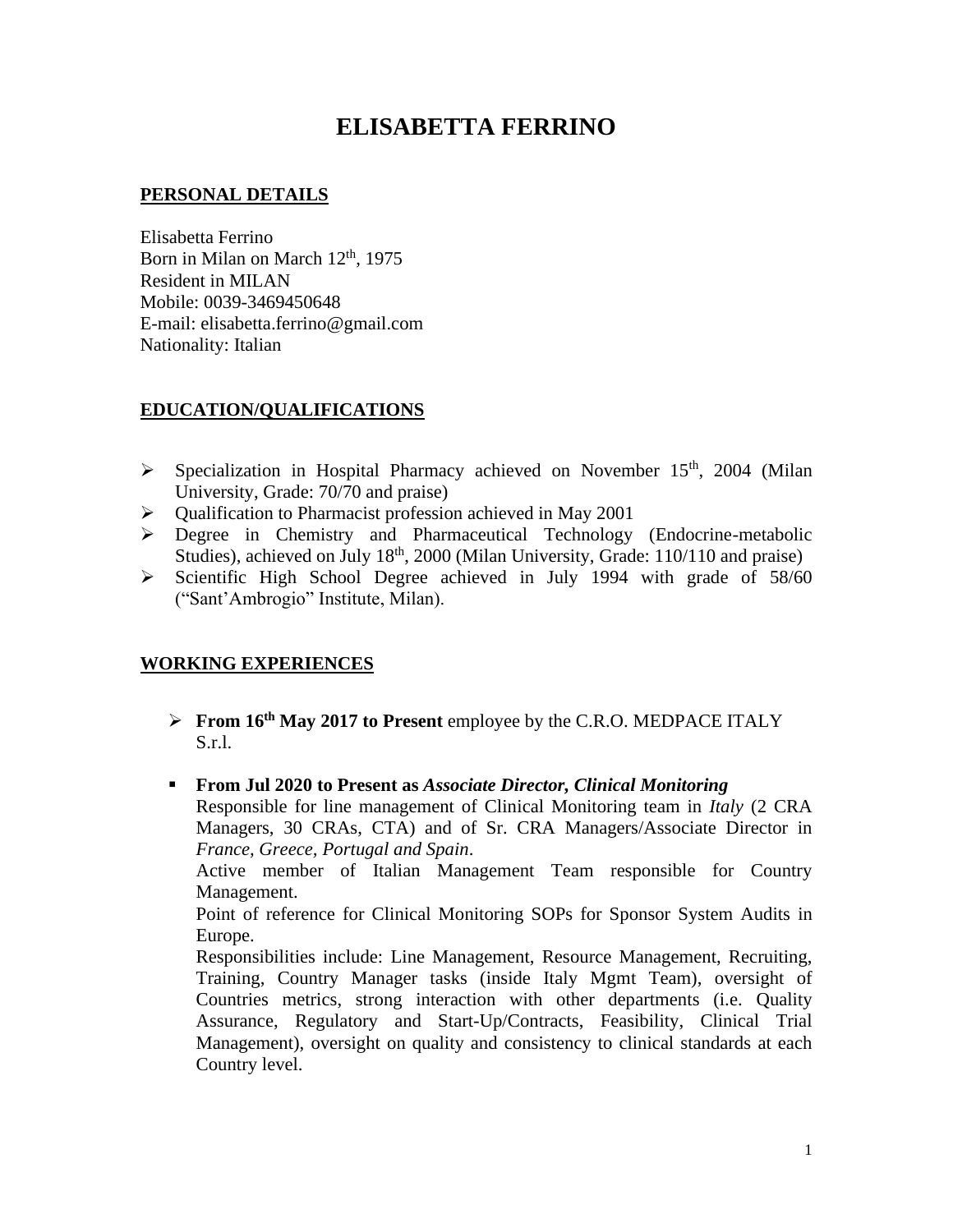#### ▪ **From May 2017 to Jun 2020 as** *Senior CRA Manager* Responsible for line management of Clinical Monitoring team in *Italy* (12 CRAs, 1 CTA) and of Sr. CRA Managers in *France, Portugal and Spain*. Active member of Italian Management Team responsible for Country Management.

- $\triangleright$  From 18<sup>th</sup> December 2000 to 15<sup>th</sup> May 2017 employee by the C.R.O. QUINTILES S.r.l. (IQVIA)
- **From Jun 2015 to 15<sup>th</sup> May 2017** working in Global Functional Resourcing Department as Senior oversight - Single Point of Contact (SPOC) for the Client with responsibility of Line Management of Dedicated Line Managers (6 DLMs from Jul 2016), Clinical Research Associate Leads and Clinical Research Associates.

As SPOC, responsible for the delivery of the entire model ((around 90 resources in total) at country level, oversight of KPIs/metrics/financials/headcount, recruiting, oversight on procedures and processes.

▪ **From April 2014 to May 2015** working as Associate Director Clinical Operations with responsibility of Line Management of the Clinical Team Leaders team in International trials. Responsible also for the oversight of Country KPIs and metrics, financials and headcount as a direct support to the Country Head, Senior Director Clinical Operations.

Responsible for resource management for the Country coordinating the selection and hiring process.

Active member of CDS Management team in Italy.

Speaker at convention, academic masters and professional courses and responsible for organization of training meetings hold by Quintiles personnel at Universities, Clinical Sites and Associations.

- **From April 2012 to March 2014** working as Associate Director Clinical Operations and Head of Local Business Department. As Head of Local Business, responsible for coordinating Managers Clinical Operations, Clinical Project Managers, Clinical Research Associates Free Lance, a group of Data Management & Biostatistics and Clinical Trial Assistants. Responsible for Vendors' Program Management in Quintiles Italy. Speaker at convention, academic masters and professional courses.
- **From October 2008 to March 2012** working as Manager Clinical Operations responsible for coordinating Clinical Project Managers, Clinical Team Leaders and Clinical Research Associates with the following responsibilities: Line Management, Resource Management, Customer Management (as main responsible for the communication and liaison with the Clients), Accountability for revenue maximization and profitability (as responsible for the finance delivery of the CPMs group), Project accountability and support within the country, Consistency of clinical standards locally.